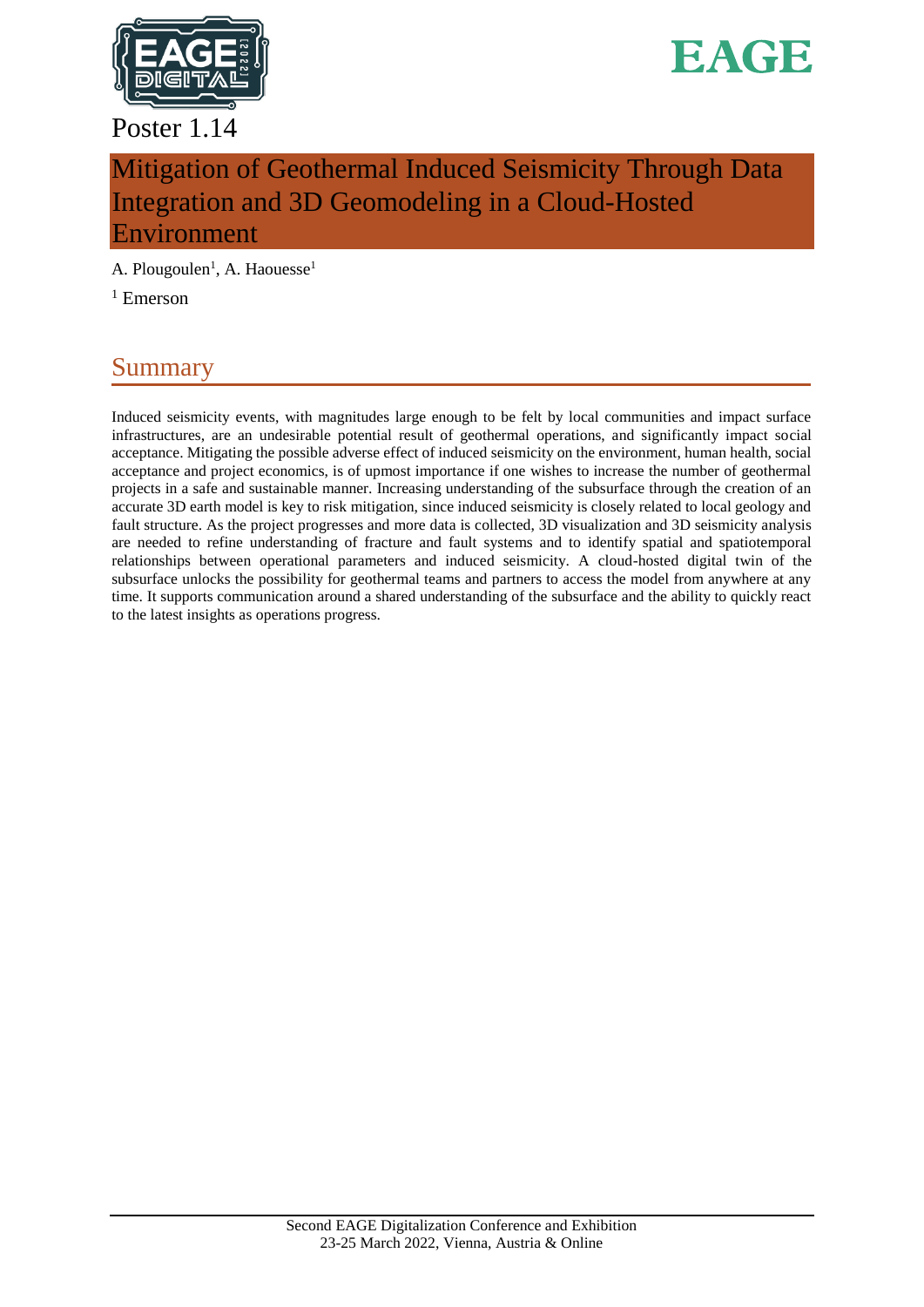



#### **Introduction**

Geothermal energy is a key resource for the provision of clean, reliable and sustainable energy. Today, the global contribution of geothermal energy is still a relatively low part of the energy mix. However, the geothermal industry is set to accelerate as countries seek to meet climate goals and reduce  $CO_2$  emissions. If the number of geothermal projects worldwide is to grow, the support of local populations is critical. Induced seismicity events, with magnitudes large enough to be felt by local communities and impact surface infrastructures, are an undesirable potential result of geothermal operations, and will significantly impact social acceptance.

Induced seismicity is a result of the reactivation of pre-existing faults and fractures by geothermal operations. These events are caused by pressure and temperature changes in the subsurface linked to geothermal production or reinjection, or to operations performed to enhance permeability in Enhanced Geothermal Systems (Foulger et al, 2018). Small induced events producing earthquakes that are too far below the threshold to be felt are not harmful and can even increase geothermal productivity. However, larger magnitude events can occur. Examples of earthquakes related to geothermal operations include the 2006 Mw 3.4 earthquake in Basel, Switzerland, the 2017 Mw 5.5 near Pohang, Korea (Wassing et al, 2021), and more recently (December 2020), the MLv 3.6 earthquake near Strasbourg, France (Schmittbuhl et al, 2021).

Mitigating the possible adverse effect of induced seismicity on the environment, human health, social acceptance and project economics, is of upmost importance if one wishes to increase the number of geothermal projects in a safe and sustainable manner. Induced seismicity depends highly on local geology and fault structures (Buijze et al, 2019). Increasing understanding of the subsurface through the creation of an accurate 3D earth model is key to risk mitigation. As the project progresses and more data is collected, 3D visualization and 3D seismicity analysis are needed to refine understanding of fracture and fault systems and to identify spatial and spatiotemporal relationships between operational parameters and induced seismicity.

#### **Increasing subsurface predictability through the creation of a digital twin**

Fault systems play a major role in induced seismicity. The seismic events felt near Strasbourg following geothermal operations were located along a complex fault zone intersected by the geothermal wells (Schmittbuhl et al, 2021). The creation of a digital twin using Emerson SKUA-GOCAD™ geomodeling software that integrates all available subsurface information, including complex fault systems, can shed light on the fault structure and help support a robust geothermal development plan and induced seismicity mitigation.

Non-simplified fault surfaces that are fully integrated in a 3D model are built using UVT technology (Mallet, 2004) and embedded in a cloud-hosted geomodeling solution. The model maintains geological integrity by honoring all structural and stratigraphic interpretations and obeying geological rules such as fault throws and intersections. Geoscientists can integrate faults of any scale and throw into a common 3D structural model, without unwarranted simplifications. Representations of this shared model are then discretized into fit-for-purpose grids and used by specialists from various disciplines to answer specific questions. Use of a shared underlying model enables rapid iterations and effective collaboration and communication between geothermal team members.

When performing risk analysis, it is important to integrate existing structural uncertainties into the digital twin building process. The shared underlying model is perturbed to reflect fault and horizon position uncertainty while maintaining geological consistency (Mallet et al, 2010). As a result, geoscientists have a clear representation of the fault position envelope. This gives them more confidence when planning geothermal well trajectories.

Unstructured grids created directly from the common subsurface model honor all interpreted structural and stratigraphic features. This is critical for a proper assessment of stress changes in the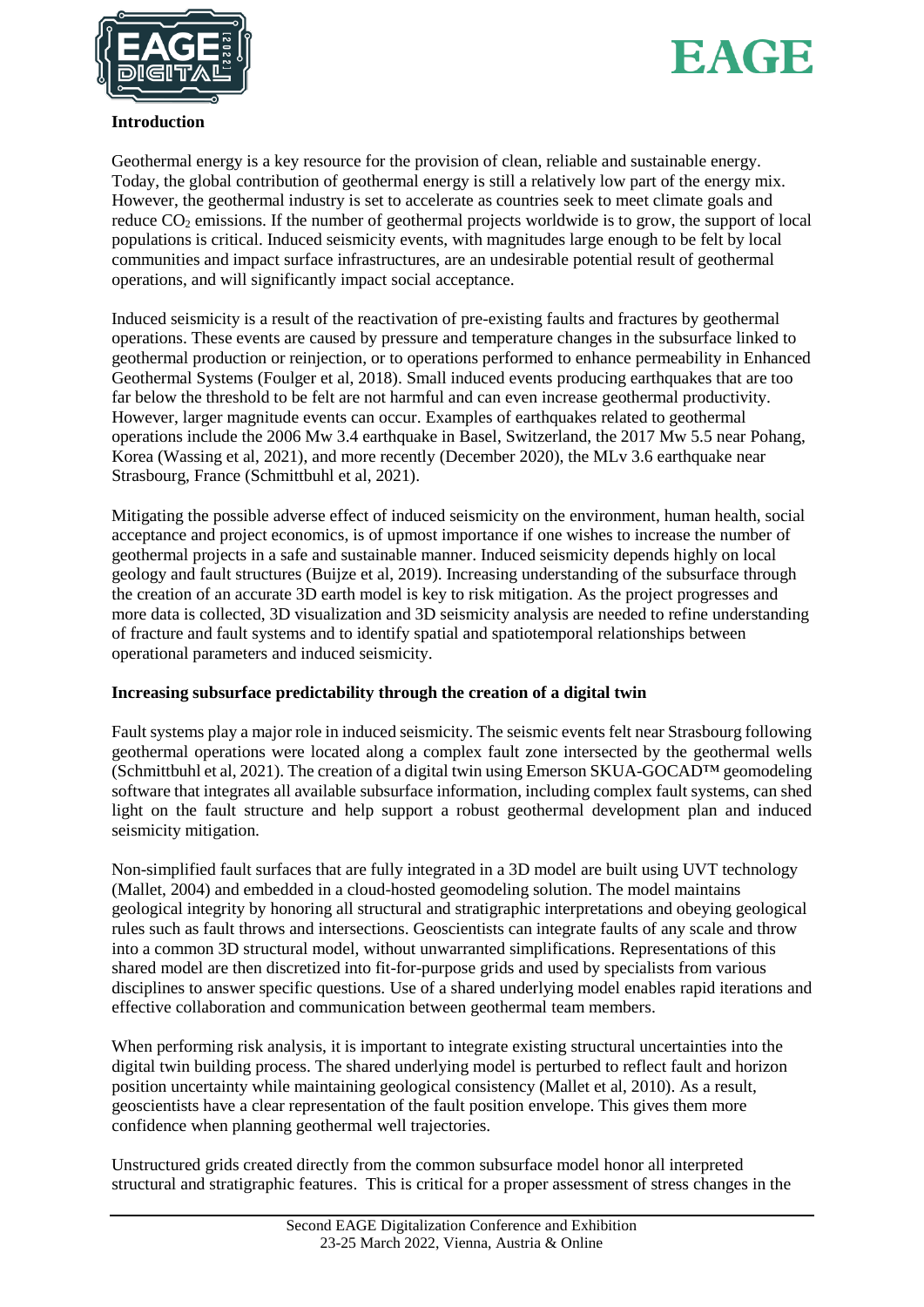



subsurface (Gringarten et al, 2008), and the prediction of fault reactivation leading to seismicity events. Fine scale finite element mesh along faults (Figure 1) ensures that the fault network geometry is preserved when assessing the subsurface geomechanical response to geothermal operations. Accurate assessment of the geomechanical response is another contributing factor to induced seismicity mitigation.



*Figure 1 Non-simplified fault surfaces integrated in a 3D structural model (left) and preserved in an unstructured grid optimized for geomechanical simulations (right).*

#### **3D seismicity and microseismicity analysis**

Induced seismicity has seriously affected and even stopped geothermal projects. In many geothermal projects, regulators accept small scale seismic events. However, if the magnitude starts to grow, operators are obliged to adjust operations. In cases where the earthquakes are too strong, the project is simply terminated. The ability to control induced seismicity and maintain an event size that is small enough not to affect local communities and surface structures is critical.

The integration and analysis of induced seismicity hypocenters along with injection, production and geological information in a geological digital environment provide valuable information for controlling induced seismicity. Through time-synchronized 3D views, geothermal project stakeholders can gain a deep understanding of the spatial and spatiotemporal correlation between geothermal operations and induced seismicity (Hartline et al, 2019). As more data are acquired, the analysis can easily be refined by loading the additional project data to the cloud. This provides an onthe-fly understanding of the connection between geothermal operation and induced seismicity.

Time-synchronized animations of induced seismicity data also help refine the understanding of fracture and fault systems and provide insights into fluid flow patterns. Hartline et al (2019), interpret fracture/fault surfaces and structural discontinuities within the Geysers geothermal field from seismicity alignments. Such interpretations provide additional constraints to the 3D model and contribute to better subsurface predictability through an updated 3D model that integrates all available information.

In Enhanced Geothermal Systems, high-pressure fluid is injected in order to hydrofracture or thermofracture the rock and enhance permeability. Microseismicity is an inevitable consequence of a successful EGS project, therefore requiring a close monitoring of stimulation operations. The recorded microseismic events are analyzed along with injection information (Figure 2) to gain a better understanding of the induced seismicity propagation and correlation with the injection rate. In addition, patented stimulation path generation allows geoscientists to simulate the generated fracture network. This leads to an in-depth understanding of permeable pathways and an informed geothermal operation plan that will be considered safe and sustainable.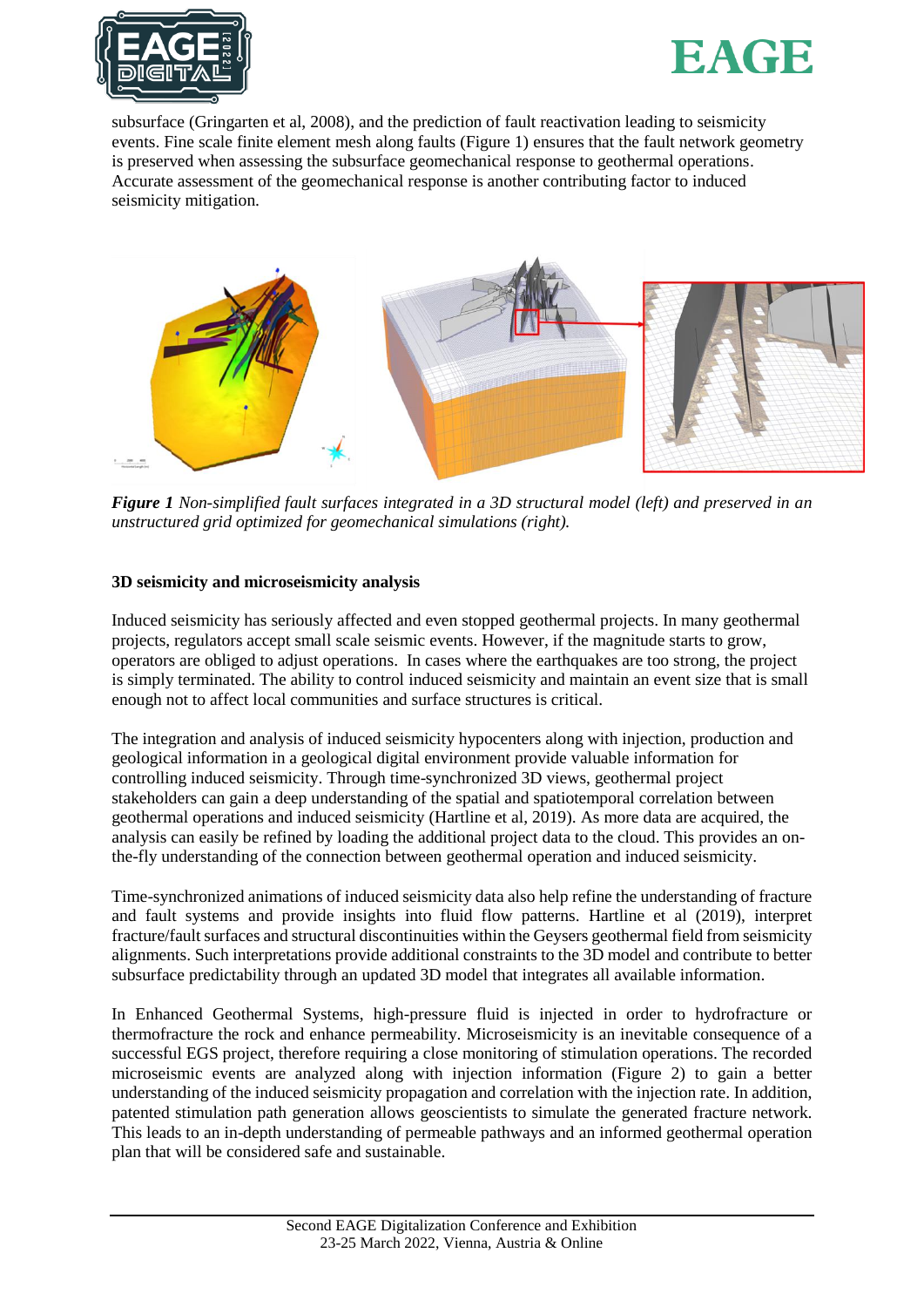





*Figure 2 Analysis of recorded microseismicity induced by stimulation operations in an EGS well, through a time-animated 3D view, including injection rate information and geological map.*

#### **Using a cloud-hosted digital twin of the subsurface as a communication tool**

Communication with the public and with regulatory authorities is an integral part of geothermal projects. Being able to easily share data and results is key to providing insights about exploitation activities and induced seismicity analysis.



*Figure 3 3D views, map and well section available in the cloud-hosted geomodeling project make communication with team members and public easier.*

A cloud-hosted digital twin unlocks the possibility for geothermal teams and partners to access it from anywhere at any time. It supports communication around a shared understanding of the subsurface and the ability to quickly react to the latest insights as operations progress. The audit trail provided through workflow-driven geomodelling processes enables stakeholders to understand the context behind each technical decision. In addition, easy access to the digital twin makes it easier to convey subsurface information to the public through the use of 3D visualization, maps and cross-sections (Figure 3). These tools help disseminate understanding of the subsurface response to geothermal operations and reinforce the social acceptance of geothermal projects.